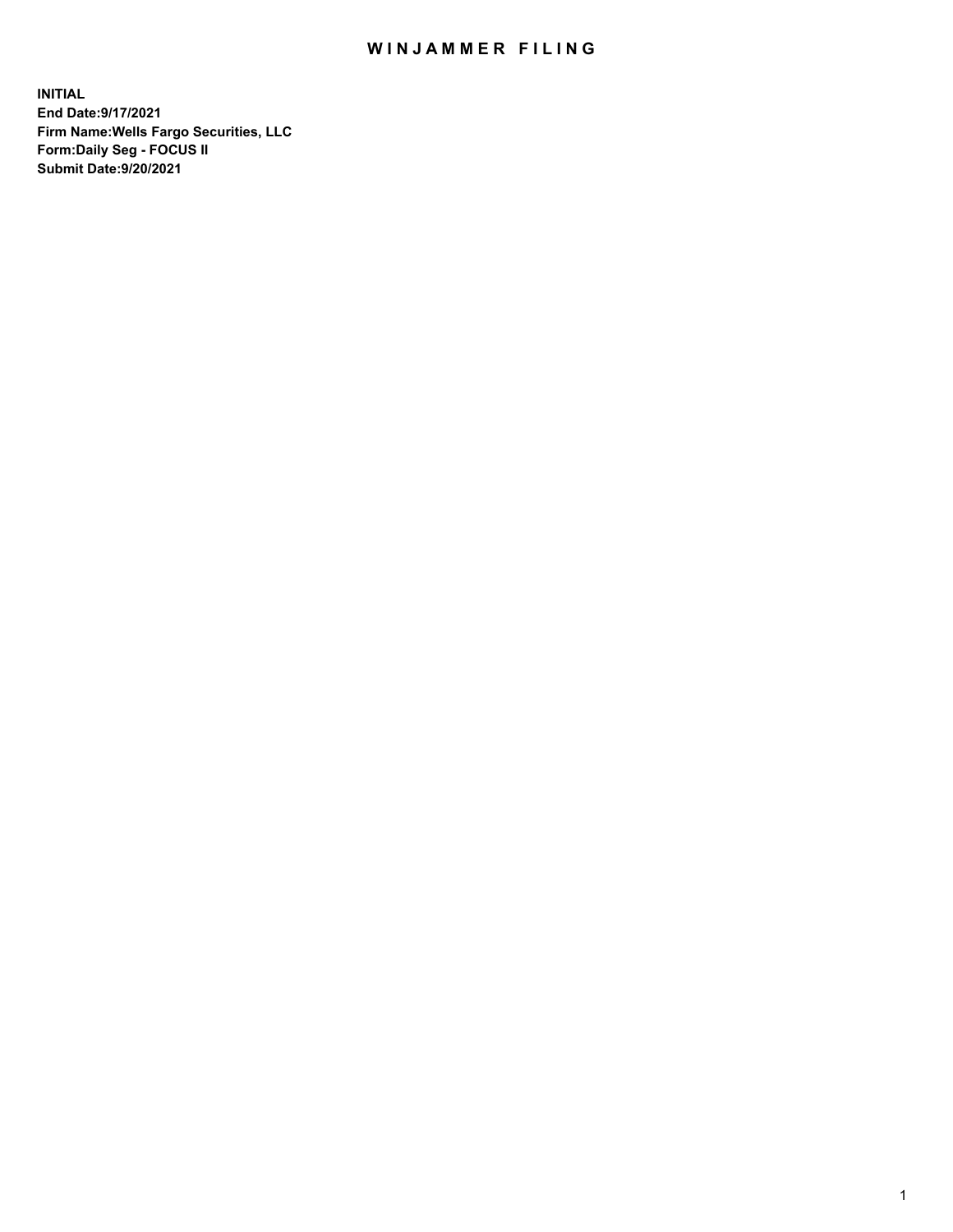**INITIAL End Date:9/17/2021 Firm Name:Wells Fargo Securities, LLC Form:Daily Seg - FOCUS II Submit Date:9/20/2021 Daily Segregation - Cover Page**

| Name of Company                                                                                                                                                                                                                                                                                                                | <b>Wells Fargo Securities LLC</b>                                         |
|--------------------------------------------------------------------------------------------------------------------------------------------------------------------------------------------------------------------------------------------------------------------------------------------------------------------------------|---------------------------------------------------------------------------|
| <b>Contact Name</b>                                                                                                                                                                                                                                                                                                            | <b>James Gnall</b>                                                        |
| <b>Contact Phone Number</b>                                                                                                                                                                                                                                                                                                    | 917-699-6822                                                              |
| <b>Contact Email Address</b>                                                                                                                                                                                                                                                                                                   | james.w.gnall@wellsfargo.com                                              |
| FCM's Customer Segregated Funds Residual Interest Target (choose one):<br>a. Minimum dollar amount: ; or<br>b. Minimum percentage of customer segregated funds required:% ; or<br>c. Dollar amount range between: and; or<br>d. Percentage range of customer segregated funds required between:% and%.                         | 270,000,000<br>$\overline{\mathbf{0}}$<br>0 <sub>0</sub><br>00            |
| FCM's Customer Secured Amount Funds Residual Interest Target (choose one):<br>a. Minimum dollar amount: ; or<br>b. Minimum percentage of customer secured funds required:%; or<br>c. Dollar amount range between: and; or<br>d. Percentage range of customer secured funds required between:% and%.                            | 40,000,000<br>$\overline{\mathbf{0}}$<br>0 <sub>0</sub><br>0 <sub>0</sub> |
| FCM's Cleared Swaps Customer Collateral Residual Interest Target (choose one):<br>a. Minimum dollar amount: ; or<br>b. Minimum percentage of cleared swaps customer collateral required:% ; or<br>c. Dollar amount range between: and; or<br>d. Percentage range of cleared swaps customer collateral required between:% and%. | 375,000,000<br><u>0</u><br>00<br>00                                       |

Attach supporting documents CH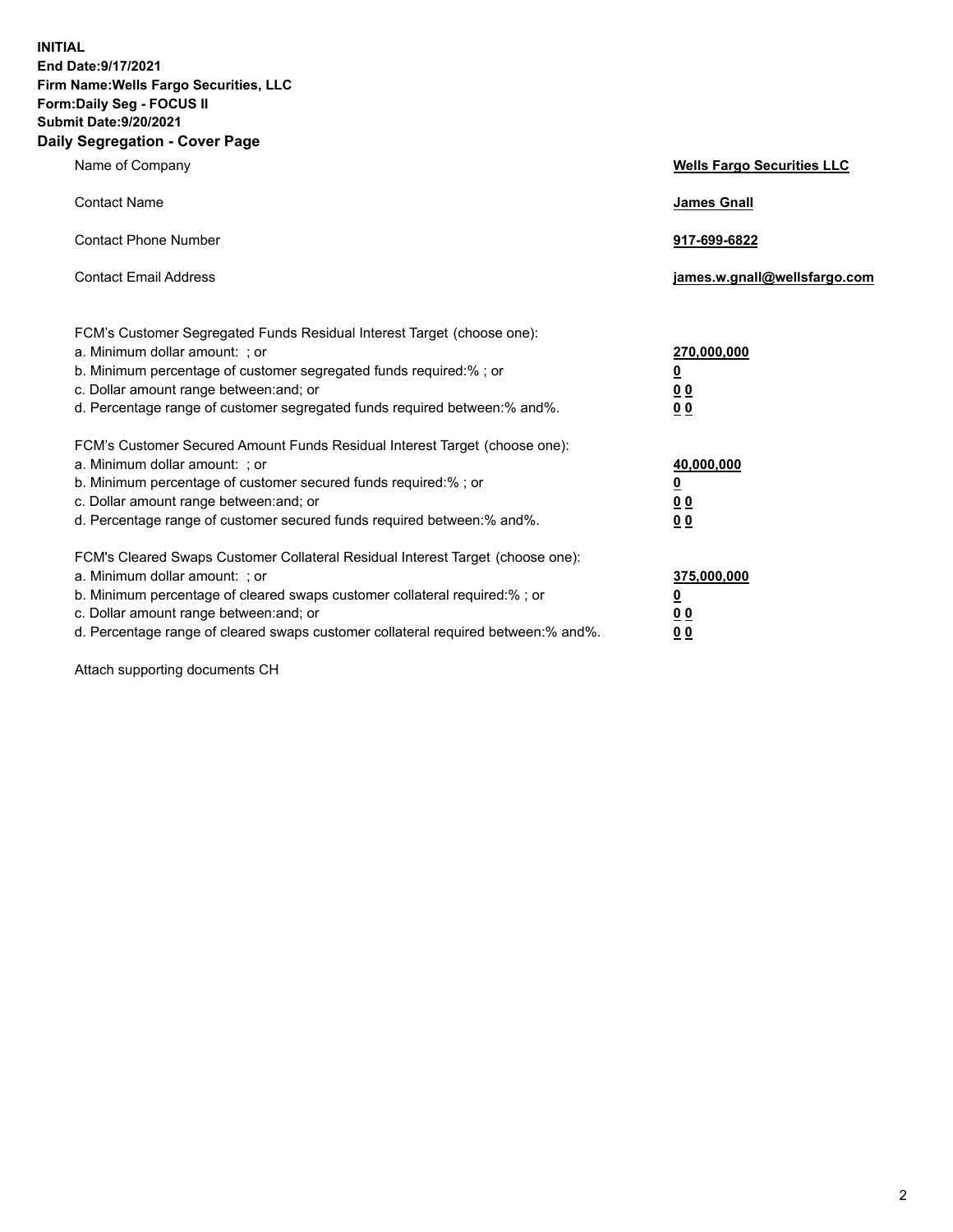**INITIAL End Date:9/17/2021 Firm Name:Wells Fargo Securities, LLC Form:Daily Seg - FOCUS II Submit Date:9/20/2021**

## **Daily Segregation - Secured Amounts**

|     | Foreign Futures and Foreign Options Secured Amounts                                         |                                    |
|-----|---------------------------------------------------------------------------------------------|------------------------------------|
|     | Amount required to be set aside pursuant to law, rule or regulation of a foreign            | $0$ [7305]                         |
|     | government or a rule of a self-regulatory organization authorized thereunder                |                                    |
| 1.  | Net ledger balance - Foreign Futures and Foreign Option Trading - All Customers             |                                    |
|     | A. Cash                                                                                     | 199,406,778 [7315]                 |
|     | B. Securities (at market)                                                                   | 216,730,476 [7317]                 |
| 2.  | Net unrealized profit (loss) in open futures contracts traded on a foreign board of trade   | 50,334,703 [7325]                  |
| 3.  | Exchange traded options                                                                     |                                    |
|     | a. Market value of open option contracts purchased on a foreign board of trade              | 490,090 [7335]                     |
|     | b. Market value of open contracts granted (sold) on a foreign board of trade                | -534,772 [7337]                    |
| 4.  | Net equity (deficit) (add lines 1.2. and 3.)                                                | 466,427,275 [7345]                 |
| 5.  | Account liquidating to a deficit and account with a debit balances - gross amount           | 1,159,973 [7351]                   |
|     | Less: amount offset by customer owned securities                                            | -1,159,130 [7352] 843 [7354]       |
| 6.  | Amount required to be set aside as the secured amount - Net Liquidating Equity              | 466,428,118 [7355]                 |
|     | Method (add lines 4 and 5)                                                                  |                                    |
| 7.  | Greater of amount required to be set aside pursuant to foreign jurisdiction (above) or line | 466,428,118 [7360]                 |
|     | 6.                                                                                          |                                    |
|     | FUNDS DEPOSITED IN SEPARATE REGULATION 30.7 ACCOUNTS                                        |                                    |
| 1.  | Cash in banks                                                                               |                                    |
|     | A. Banks located in the United States                                                       | 76,842,579 [7500]                  |
|     | B. Other banks qualified under Regulation 30.7                                              | 21,879,120 [7520] 98,721,699       |
|     |                                                                                             | [7530]                             |
| 2.  | Securities                                                                                  |                                    |
|     | A. In safekeeping with banks located in the United States                                   | 137,502,822 [7540]                 |
|     | B. In safekeeping with other banks qualified under Regulation 30.7                          | 0 [7560] 137,502,822 [7570]        |
| 3.  | Equities with registered futures commission merchants                                       |                                    |
|     | A. Cash                                                                                     | 27,738,832 [7580]                  |
|     | <b>B.</b> Securities                                                                        | 99,241,096 [7590]                  |
|     | C. Unrealized gain (loss) on open futures contracts                                         | 11,787,963 [7600]                  |
|     | D. Value of long option contracts                                                           | 490,090 [7610]                     |
|     | E. Value of short option contracts                                                          | -534,772 [7615] 138,723,209 [7620] |
| 4.  | Amounts held by clearing organizations of foreign boards of trade                           |                                    |
|     | A. Cash                                                                                     | $0$ [7640]                         |
|     | <b>B.</b> Securities                                                                        | $0$ [7650]                         |
|     | C. Amount due to (from) clearing organization - daily variation                             | $0$ [7660]                         |
|     | D. Value of long option contracts                                                           | $0$ [7670]                         |
|     | E. Value of short option contracts                                                          | $0$ [7675] $0$ [7680]              |
| 5.  | Amounts held by members of foreign boards of trade                                          |                                    |
|     | A. Cash                                                                                     | -27,234,406 [7700]                 |
|     | <b>B.</b> Securities                                                                        | 200,102,447 [7710]                 |
|     | C. Unrealized gain (loss) on open futures contracts                                         | 20,122,721 [7720]                  |
|     | D. Value of long option contracts                                                           | $0$ [7730]                         |
|     | E. Value of short option contracts                                                          | 0 [7735] 192,990,762 [7740]        |
| 6.  | Amounts with other depositories designated by a foreign board of trade                      | $0$ [7760]                         |
| 7.  | Segregated funds on hand                                                                    | $0$ [7765]                         |
| 8.  | Total funds in separate section 30.7 accounts                                               | 567,938,492 [7770]                 |
| 9.  | Excess (deficiency) Set Aside for Secured Amount (subtract line 7 Secured Statement         | 101,510,374 [7380]                 |
|     | Page 1 from Line 8)                                                                         |                                    |
| 10. | Management Target Amount for Excess funds in separate section 30.7 accounts                 | 40,000,000 [7780]                  |

11. Excess (deficiency) funds in separate 30.7 accounts over (under) Management Target **61,510,374** [7785]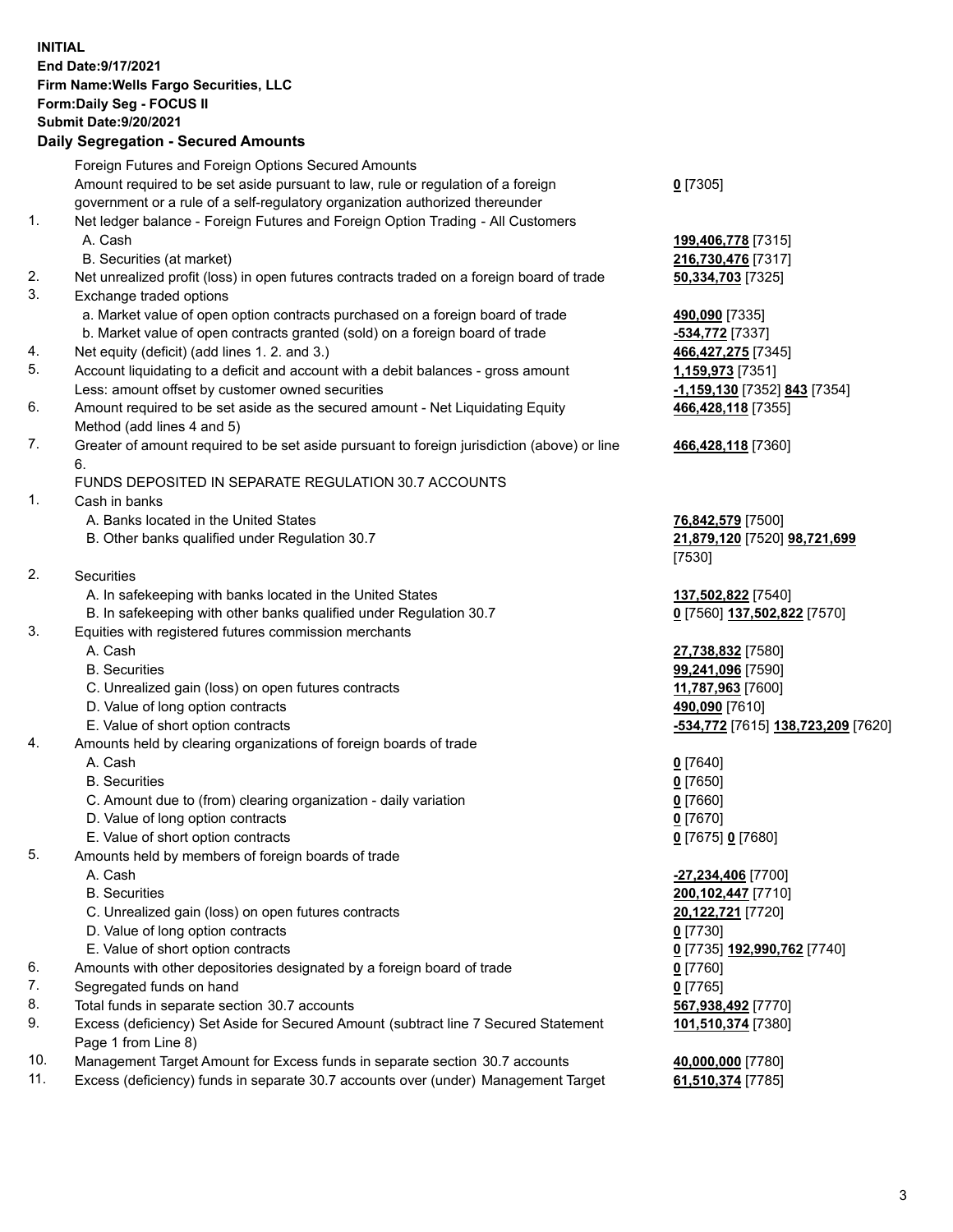**INITIAL End Date:9/17/2021 Firm Name:Wells Fargo Securities, LLC Form:Daily Seg - FOCUS II Submit Date:9/20/2021 Daily Segregation - Segregation Statement** SEGREGATION REQUIREMENTS(Section 4d(2) of the CEAct) 1. Net ledger balance A. Cash **3,420,925,539** [7010] B. Securities (at market) **1,803,451,758** [7020] 2. Net unrealized profit (loss) in open futures contracts traded on a contract market **-288,829,210** [7030] 3. Exchange traded options A. Add market value of open option contracts purchased on a contract market **2,755,600,981** [7032] B. Deduct market value of open option contracts granted (sold) on a contract market **-2,582,046,134** [7033] 4. Net equity (deficit) (add lines 1, 2 and 3) **5,109,102,934** [7040] 5. Accounts liquidating to a deficit and accounts with debit balances - gross amount **70,909,033** [7045] Less: amount offset by customer securities **-70,839,749** [7047] **69,284** [7050] 6. Amount required to be segregated (add lines 4 and 5) **5,109,172,218** [7060] FUNDS IN SEGREGATED ACCOUNTS 7. Deposited in segregated funds bank accounts A. Cash **200,295,978** [7070] B. Securities representing investments of customers' funds (at market) **620,275,330** [7080] C. Securities held for particular customers or option customers in lieu of cash (at market) **605,364,901** [7090] 8. Margins on deposit with derivatives clearing organizations of contract markets A. Cash **2,208,734,812** [7100] B. Securities representing investments of customers' funds (at market) **535,020,632** [7110] C. Securities held for particular customers or option customers in lieu of cash (at market) **1,198,086,857** [7120] 9. Net settlement from (to) derivatives clearing organizations of contract markets **71,485,644** [7130] 10. Exchange traded options A. Value of open long option contracts **2,755,600,981** [7132] B. Value of open short option contracts **-2,582,046,134** [7133] 11. Net equities with other FCMs A. Net liquidating equity **0** [7140] B. Securities representing investments of customers' funds (at market) **0** [7160] C. Securities held for particular customers or option customers in lieu of cash (at market) **0** [7170] 12. Segregated funds on hand **0** [7150] 13. Total amount in segregation (add lines 7 through 12) **5,612,819,001** [7180] 14. Excess (deficiency) funds in segregation (subtract line 6 from line 13) **503,646,783** [7190] 15. Management Target Amount for Excess funds in segregation **270,000,000** [7194]

16. Excess (deficiency) funds in segregation over (under) Management Target Amount Excess

**233,646,783** [7198]